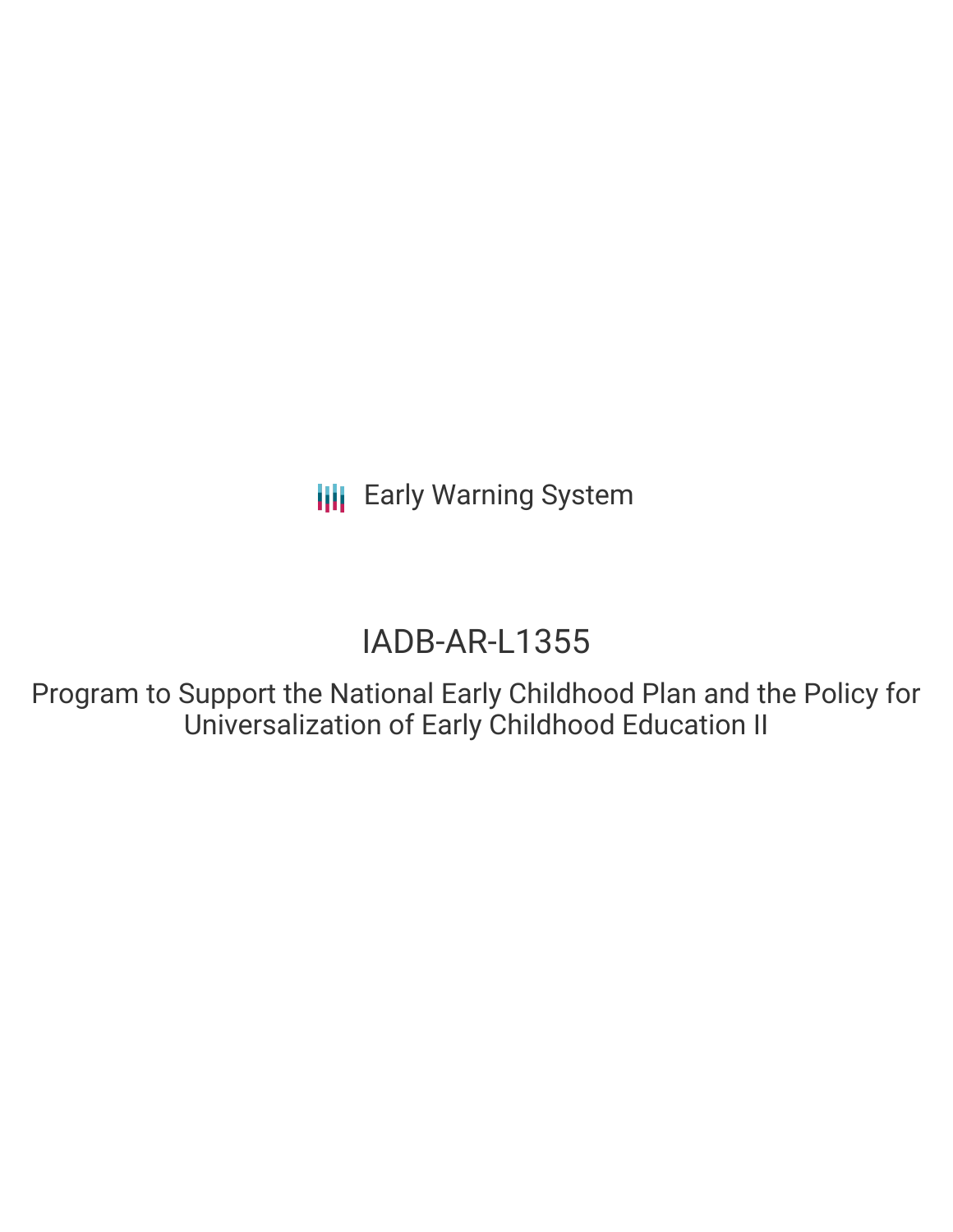

### Early Warning System IADB-AR-L1355

Program to Support the National Early Childhood Plan and the Policy for Universalization of Early Childhood Education II

### **Quick Facts**

| <b>Countries</b>               | Argentina                                |
|--------------------------------|------------------------------------------|
| <b>Financial Institutions</b>  | Inter-American Development Bank (IADB)   |
| <b>Status</b>                  | Proposed                                 |
| <b>Bank Risk Rating</b>        | B                                        |
| <b>Borrower</b>                | Government of Argentina                  |
| <b>Sectors</b>                 | Education and Health, Law and Government |
| <b>Investment Type(s)</b>      | Loan                                     |
| <b>Investment Amount (USD)</b> | $$200.00$ million                        |
| <b>Loan Amount (USD)</b>       | $$200.00$ million                        |
| <b>Project Cost (USD)</b>      | $$200.00$ million                        |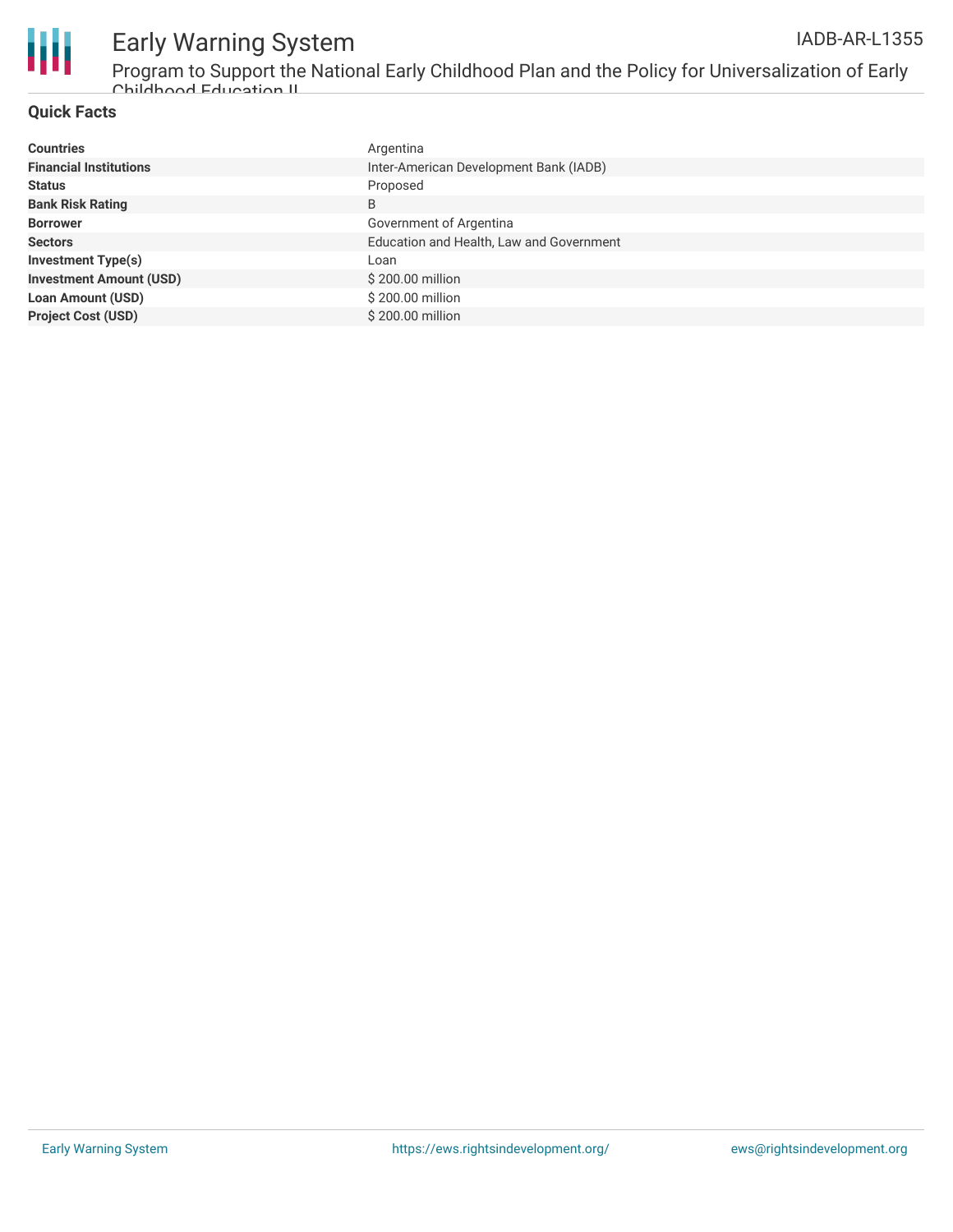

### Program to Support the National Early Childhood Plan and the Policy for Universalization of Early Childhood Education II

### **Project Description**

According to the Bank´s website, the multisector objective of the CCLIP is to help increase the number of children ages 0 to 5 with age-appropriate physical, language and communication, and socioemotional skills. The objective of the second operation under the CCLIP is to increase the coverage of quality public services aimed at promoting the development of physical, language and communication, cognitive, and socioemotional skills among children ages 0 to 5.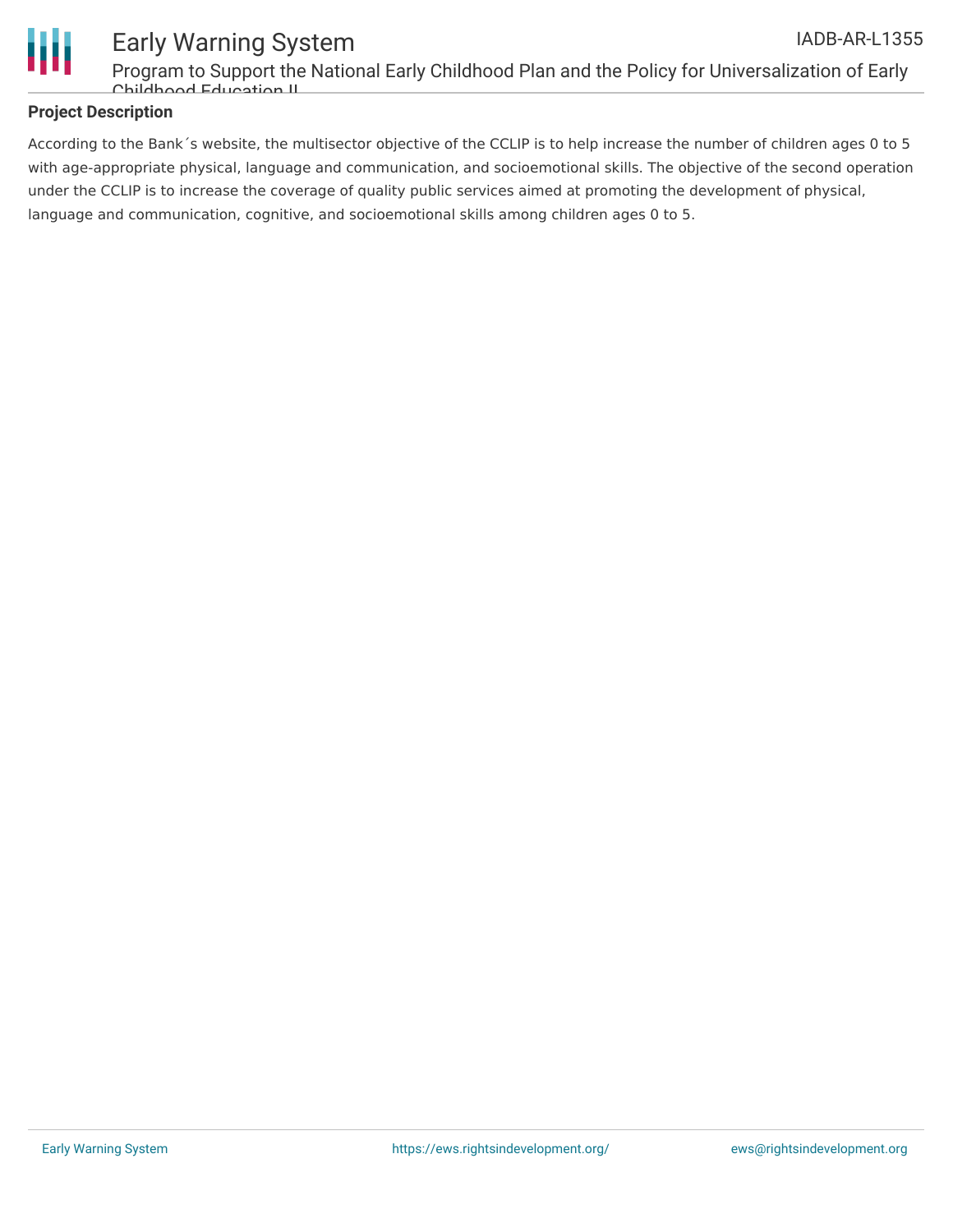

## Early Warning System

Program to Support the National Early Childhood Plan and the Policy for Universalization of Early Childhood Education II

### **Investment Description**

• Inter-American Development Bank (IADB)

The description of investment type was not available at the time of the snapshot.